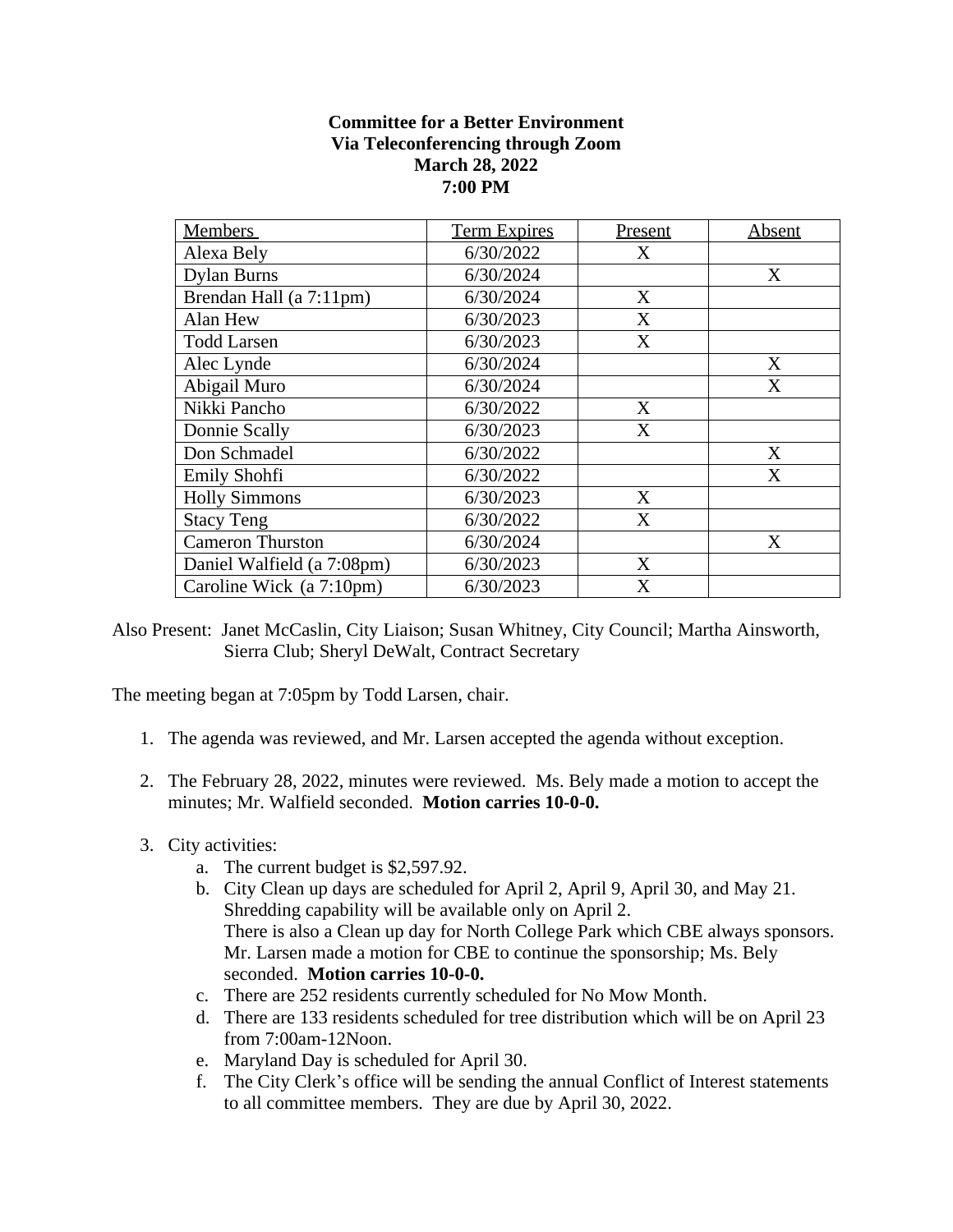- g. Any board member who has a June 30, 2022 term expiration and wishes to remain on the board should re-apply through the City Clerk's office.
- h. Discussed the City's request for a new software program that would list committee members' names and term expiration date. No other personal information will be listed.
- i. The committee decided to continue with Zoom meetings.
- 4. The Trolley Trail tree labeling continues. The website is still being updated with information. The decision was made to add the link and it will take you directly to the Maryland Biodiversity Project. This will have all information about the trees, including pictures. Discussion on ordering more signage based on recommendations from Brenda Alexander for an additional 10 trees. Mr. Walfield motioned to increase the allocation to \$1400 for tree signage (previous allocation was \$700). Caroline seconded the motion. **Motion carries 10-0-0.**
- 5. Discussed potential plastic bag ban for College Park with Martha Ainsworth from the Sierra Club. The survey was completed using 10 different stores during February and March 2022. Ms. Ainsworth shared the survey presentation with the group. Next steps are fact sheets; Ms. Simmons, Mr. Larsen, and Ms. Teng volunteered to do the fact sheets.
- 6. Storm Drain update. Out of the \$750 allocated towards supplies, \$400 was spent on paint, primer, gloves, and rags. The remaining \$300 will be spent supplementing additional supplies. For safety, it has been recommended to have green vests for all involved to wear. Mr. Larsen made a motion to spend \$100 on green vests; Mr. Hew seconded. **Motion carries 10-0-0.**

With regards to the grant application – funds are no longer available. The grant applications may be resubmitted in early July. Mr. Larsen and Ms. Wick will update the application and submit.

Ms. Simmons is working on identifying the additional storm drains that could be considered for future painting. The identified drains will be confirmed that they belong to the City of College Park and not Prince George's County.

The information is being developed to add to the City's website. Working on a map of the storm drains and following the route of the water once it enters the storm drains.

- 7. Bee City Committee. There are approximately 250 people signed up for No Mow Month in April. Additional signage was ordered. In honor of Pollinator Week, there will be a Bee Hotel building workshop on June 25 from 1:00pm-3:00pm; CPAE is assisting Bee City with this workshop.
- 8. Municipal Scene May Green Cleaning Ms. McCaslin